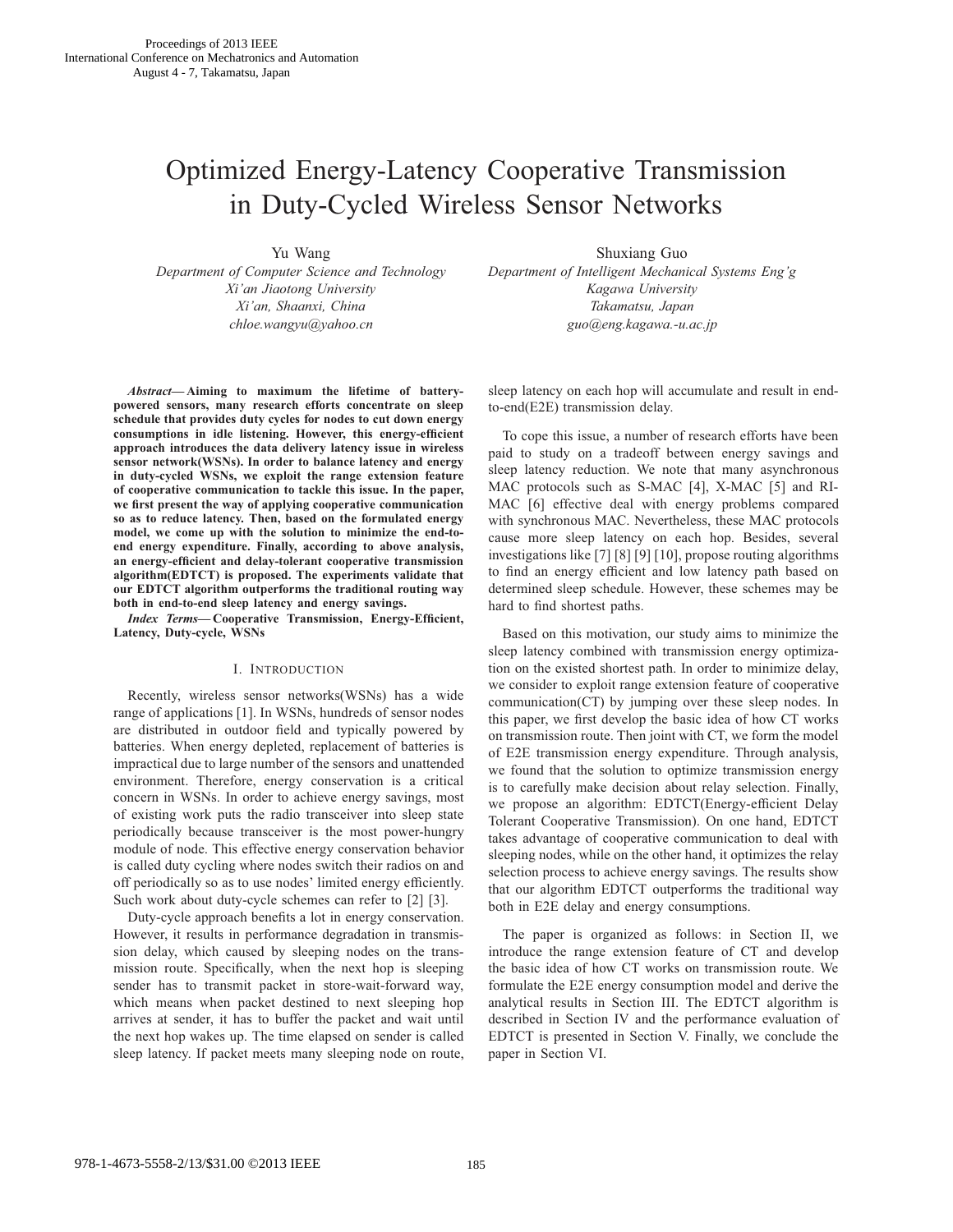## II. BASIC IDEA OF SLEEP LATENCY REDUCTION SCHEME

In this section, we firstly briefly describe the principle of transmission range extension in cooperative communication. We then specify cooperative transmission used scenarios according to the states of sender's next two hops.

# *A. Transmission Rang Extension in CT*

Cooperative communication, which takes advantage of the spatial diversity, requires assigned relays to help a sender forward encoded information to receiver. With the diversity gain, the signal can be transmitted at further distance in CT than that in direct transmission without diversity gain. According to [11], compared to direct transmission with transit power P and range  $d_{DT}$ , the CT transmission range  $d_{CT}$  with the same power P at each transmitter and diversity gain  $G(N)$  will be

$$
d_{CT} = d_{DT} \times 10^{(10\lg(N) + G(N))/10\lambda} \tag{1}
$$

where N is the number of cooperators and  $\lambda$  is path-loss exponent. When the signal is modulated by BPSK at a bit error rate(BER) of  $10^{-3}$  and only two node cooperate, the CT transmission range is 4 times longer than that of direct transmission( $\lambda = 2$ ). This is called range extension in CT.

Therefore, instead of waiting next hop waking up in storeand-forward way, sender can cooperate with relay transmitting packet to the next two-hop node in active state through extending transmission range in CT. This collaborative process in each hop is illustrated in Fig.1. And only two nodes participating in cooperative transmission is enough.



Fig. 1. An Example of Cooperative Transmission in Duty-Cycled WSNs

# *B. Cooperative Transmission Strategy*

As stated above, we show the how range extension of cooperative communication works on transmitters. Next we discuss when transmitter makes decision about forwarding packet in cooperative way. Suppose  $v_1$  need report to sink and there exists a shortest path $\{v_1, \ldots, v_i, v_{i+1}, v_{i+2}, \ldots, sink\}.$ When packet reaching  $v_i$  and sender  $v_i$  will encounter four

scenarios based on the states of next two hops. In the first scenario, sender  $v_i$  finds next hop in active state and  $v_i$ forwards packet to  $v_{i+1}$  directly. In the second scenario, the next hop is sleeping, whereas downstream two-hop distance node  $v_{i+2}$  is in active state. This situation incurs sender  $v_i$ with relay transmits packet cooperatively to active node  $v_{i+2}$ by extending range. Instead of waiting for next hop waking up, cooperative communication reduce the sleeping latency by jumping over the sleeping node  $v_{i+1}$ . However, if node  $v_{i+2}$  is sleeping too but fortunately it wakes up earlier than  $v_{i+1}$ , sender can still take cooperative transmission approach forwarding packet to  $v_{i+1}$ . This is the third scenario and CT reduces sleep latency in some extent. In the last scenario where the next two hops are both in sleeping states and  $v_{i+2}$ wakes up later than  $v_{i+1}$ , sender has no choice but take storeand-wait way forwarding packet to  $v_{i+1}$  directly.

The above four scenarios contains all conditions that sender may encounter when taking cooperative transmission and it is clear that because of extending range sleep latency has been reduced in the second and third scenarios.

# III. OPTIMIZATION OF TRANSMISSION ENERGY **CONSUMPTION**

According to the two forwarding ways, in this section, we formulate and analyze E2E transmission energy consumption model and come up with solution to optimize energy.

#### *A. Energy Model Formulation*

Suppose  $v_1$  need report to sink and the shortest path $R_h$  =  $\{v_1,\ldots,v_i,v_{i+1},v_{i+2},\ldots,sink\}$  already exists. Based on above four scenarios, transmitter sends packet either in direct way or in cooperative way. Thus, the optimization issue to minimize the E2E transmission power on  $R<sub>h</sub>$  can be formulated as

$$
E_{Rh} = \min\left(\sum_{i \in DTS} P_i^{DT} + \sum_{j \in CTS} P_j^{CT}\right)
$$
  
s.t. 
$$
\begin{cases} |DTS| + 2|CTS| + 1 = |R_h| \\ P_i^{DT} \le P_{max} \end{cases}
$$
 (2)

where  $P_i^{DT}$  and  $P_i^{CT}$  stand for direct transmission power and cooperative transmission power respectively. And the first term in 2 represents the sum of energy cost when node  $v_i$  adopts direct transmission and DTS is a set where node transmits packet in direct way. Similarly, the second term represents the total energy cost when node  $v_i$  employs cooperative transmission and CTS contains all the forwarders on route taking cooperative transmission.

The nodes in DTS and CTS are determined due to duty cycles already settled and the total direct transmission power is constant because the route is fixed. Consequently, the optimization problem can be simplified as minimizing the total cooperative transmission energy consumption. Next we formulate the power consumption models on direct transmission and cooperative transmission. Assume that the nodes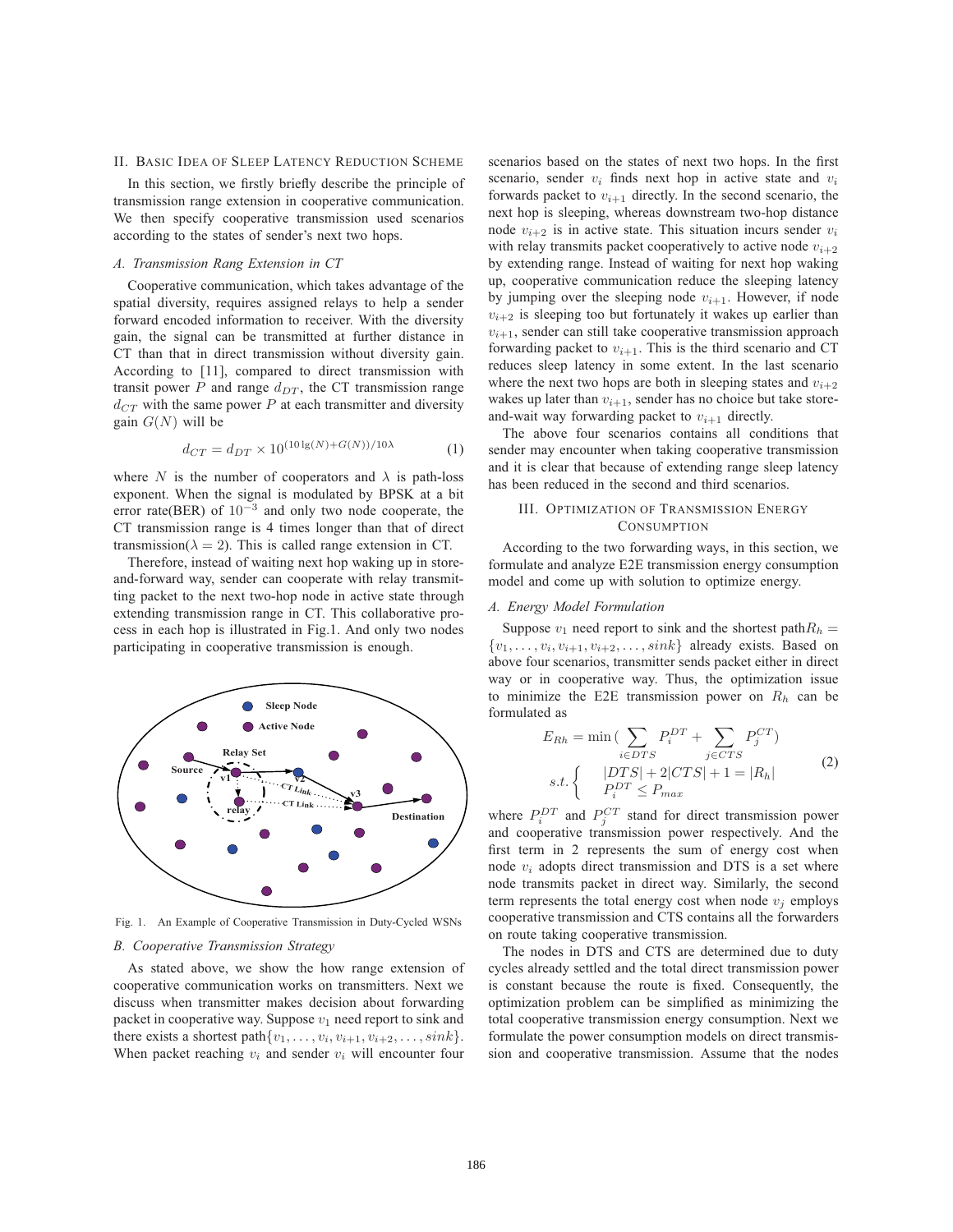equipped with a single omni-directional antenna and the channel is Rayleigh fading model with additive white Gaussian noise.

*1) Energy Consumption in Direct Transmission:* The receiver can decode the signal correctly if the received SNR(signal noise ratio) is larger than minimum threshold value  $SNR_{min}$ . Thus, the minimum the energy cost in direct transmission is described as

$$
P_{sd}^{DT} = \frac{SNR_{min}P_{\eta}}{E[\alpha^2]}d_{sd}^{\lambda}
$$
 (3)

where  $P_{\eta}$  and  $d_{sd}$  are noise power and distance between source and destination nodes respectively. And  $\alpha$  is independent complex Gaussian random variable with zero-mean and unit variance.

*2) Energy Consumption in Cooperative Transmission:* In CT, sender first shares packet with relay and then they two forward packet to destination cooperatively. Hence, the energy cost consist of two parts: one for broadcast packet to relay  $P_s^B$  and the other for cooperative communication  $P_s^C$ . Because one relay collaborating with sender is enough for range extension. The first part energy is

$$
P_s^B = P_{sr}^{DT}, r \in NS(s)
$$
 (4)

where  $NS(s)$  is the neighbor set of sender s.

For the second part, sender  $s$  and relay  $r$  simultaneously transmit packet to destination and the signals are added up at receiver. The energy cost in second part is expressed as

$$
P_s^C = \frac{SNR_{min}P_\eta}{E[\alpha^2](d_{sd}^{-\lambda} + d_{rd}^{-\lambda})}
$$
(5)

Therefore, the total energy consumption in cooperative transmission is obtained as

$$
P_s^{CT} = \frac{SNR_{min}P_{\eta}}{E[\alpha^2]}d_{sr}^{\lambda} + \frac{SNR_{min}P_{\eta}}{E[\alpha^2](d_{sd}^{-\lambda} + d_{rd}^{-\lambda})}, r \in NS(s)
$$
\n(6)

Equation (6) presents that energy cost is mainly determined by distances  $d_{sr}$  and  $d_{rd}$ , which implies that relay position has great an influence on energy cost. If relay is close to destination, the second part costs energy less while resulting in more consumption in the first part and vice verse. Therefore, by weighing the distance  $d_{sr}$  and  $d_{rd}$ , it is necessary to explore the relation between energy consumption and relay position.

## *B. Analysis*

For further analyzing the relation between relay position and energy consumption in cooperative transmission, we set  $\lambda = 2$  and let  $\theta$  represent the angle between source-relay and source-destination, where  $\theta \in [-\frac{\pi}{2}, \frac{\pi}{2}]$ . To facilitate<br>derivation (6) can be approximated as the following formula derivation, (6) can be approximated as the following formula

based on Harmonic inequality:

$$
\Gamma(d_{sr}, \theta) = \frac{SNR_{min}P_{\eta}}{E[\alpha^2]} \left(\frac{5}{4}d_{sr}^2 - \frac{1}{2}d_{sd}d_{sr}\cos\theta + \frac{1}{2}d_{sd}^2\right)
$$
  
s.t.  $0 < d_{sr} \le d_{max}$ 

(7) Through taking partial derivatives, we have

$$
\begin{cases} \n\frac{\partial \Gamma(d_{sr}, \theta)}{\partial \theta} = \frac{1}{2} d_{sd} d_{sr} \sin \theta, & \theta \in [0, \frac{\pi}{2}] \\
\frac{\partial \Gamma(d_{sr}, \theta)}{\partial d_{sr}} = \frac{5}{2} d_{sr} - \frac{1}{2} d_{sd} \cos \theta, & 0 < d_{sr} \leq d_{max} \n\end{cases} \tag{8}
$$

Apparently  $\frac{\partial \Gamma(d_{sr}, \theta)}{\partial \theta} \ge 0$ , it implies that when the  $d_{sr}$  is given, cooperative transmission consumes less power as angle  $\theta$  is small. Thus, when choosing relay from neighbor, the node approaches the line of source-destination is preferred to be the optimal relay. As  $d_{sr} \geq \frac{1}{5} d_{sd} \cos \theta \Rightarrow \frac{\partial \Gamma(d_{sr}, \theta)}{\partial d_{sr}} \geq 0$ ,<br>it proves that the minimal  $d_{ss}$  exists and it's relevant to angle it proves that the minimal  $d_{sr}$  exists and it's relevant to angle θ. When θ is given, energy consumption declines first until  $d_{sr}$  nearly approaches  $d_{sr} \geq \frac{1}{5} d_{sd} \cos \theta$  and then it increases.<br>For evaluate the energy consumption, we derive the unner

For evaluate the energy consumption, we derive the upper bound on energy consumption in cooperative transmission, which means no matter where relay is energy cost won't exceed the upper bound. Actually, it is the function of two variables with constraint problem by finding the maximum value.<br>The upper bound is  $\Gamma(d_{max}, \pm \frac{\pi}{2}) = \frac{SNR_{min}P_n}{E[\alpha^2]}(1.45d_{max}^2 +$ <br>0.5d<sup>2</sup>). As shown in Fig. 2 that the upper bound is always  $0.5d_{sd}^2$ ). As shown in Fig. 2 that the upper bound is always

above the energy cost when relay in different positions.



Fig. 2. An Example of Cooperative Transmission in Duty-Cycled WSNs

#### *C. Optimization of Relay Selection*

Based on above analysis, we get clues about how to select relay in sender's neighbors in order to reduce energy consumption in cooperative transmission. There are two aspects to consider in relay selection. One is the energy expenditure in CT which had been discussed above. The other is residual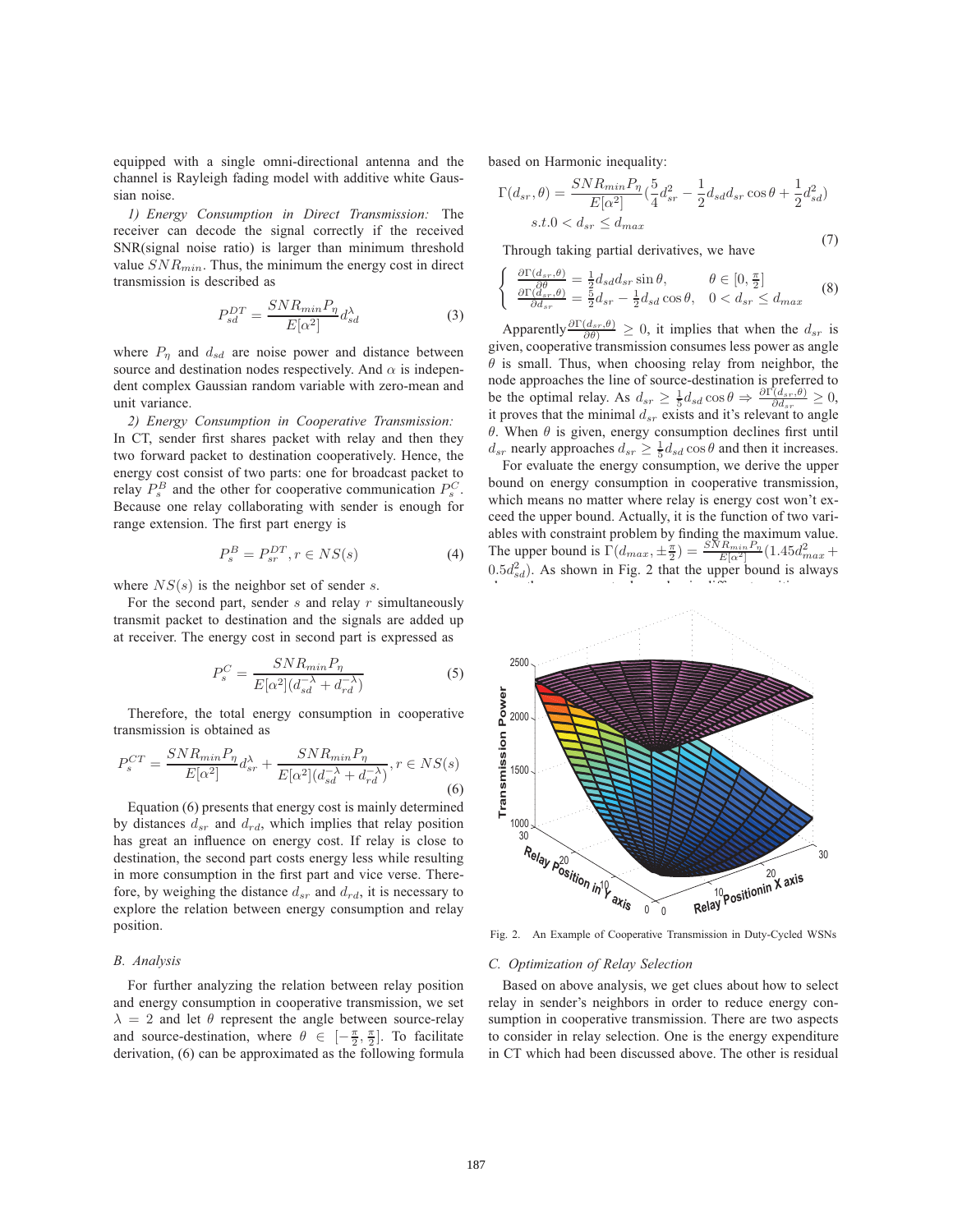energies of neighbors. A good relay should consumes less energy and has more residual power. For taking these two aspects in account, we propose a metric  $\omega_{sd}^r$  to qualify the best relay of sender s. The metric  $\omega_{sd}^r$  is defined as

$$
\omega_{sd}^r = \frac{d_{sr}^{\lambda} + \frac{1}{d_{sd}^{\lambda} + d_{rd}^{\lambda}}}{\frac{E_{residual}(r)}{E_{initial}(r)}}\tag{9}
$$

The numerator of (9) represents the energy consumption of cooperative transmission with relay  $r$  and the denominator represents the relay residual energy ratio, where  $E_{initial}(r)$ is the initial power of battery. The optimal relay  $r^*$  is selected from the neighbor set  $NS(s)$  with minimal  $\omega_{sd}^r$  as

> $r^* = min_{r \in NS(s)} \omega_{sd}^r$  $(10)$

# IV. DESCRIPTION OF ENERGY-EFFICIENT DELAY-TOLERANT COOPERATIVE TRANSMISSION ALGORITHM

According the sleep latency reduction scheme and transmission energy consumption optimization stated above, we put forward an algorithm EDTCT( Energy-efficient Delaytolerant Cooperative Transmission) to both balance sleep latency and energy expenditure in transmission. The EDTCT algorithm comprise two procedures: transmission modes determination procedure and relay selection procedure. The former one operated on node tackles with the sleep latency issue according to different four scenarios while the latter one is responsible for picking up an energy-efficient relay in order to save energy in cooperative transmission.

#### *A. Transmission Modes Determination Procedure*

In the transmission modes determination procedure, we model the sensor operating in one of two stats: sleep and active. For any nodes, the state of each node is independent and expressed with variable  $S_n^i$ , defined as

$$
S_n^i = \begin{cases} 0, & \text{node in sleep state at the n-th time slots;} \\ 1, & \text{node in active state at the n-th time slots;} \end{cases}
$$

(11)

 $WT_{i+1}^i$  denotes sleep latency that node  $v_i$  waits until next<br>hop  $v_i$  wakes up In this algorithm we use Beaudo random hop  $v_{i+1}$  wakes up. In this algorithm, we use Pseudo-random Number Generation(PRNG) algorithms [7] to predict the states of neighbors. The details of sender making decision about transmission modes are presented in Algorithm 1.

# *B. Relay Selection Procedure*

Considering that WSN is of dense density, it takes time to search for the minimal  $\omega$  in neighbors. Based on the analytical result that relay close to the line of source and destination is more likely to be the optimal forwarder, we propose to decompose the neighbor zone into several pieces of sectors with angle  $\triangle \theta$  and these named PCA(Priority Candidate Area) are assigned with priority. Neighbors with small

 $\theta$  assemble in high priority sector resulting in low energy expenditure. Assuming that nodes are uniform distributed in the area with density  $\rho$ , the neighbor zone can be divided into  $n_{PCA} = \left[\frac{r}{2 \times \Delta_{p_{min}}} \right]$  pieces and  $\theta_{min} = \frac{2m}{\rho \times d_{max}}$ ,<br>where each PCA at least has m nodes. We annount the where each PCA at least has  $m$  nodes. We appoint the PCA closest to line of source and destination with highest priority denoted as 1-thPCA and so forth. Consequently, PCA instructs sender choosing relay instead of random picking up in neighbors. The details of relay selection process is described in Algorithm 2.

|               |  | Algorithm 1 Transmission Mode Determination Procedure |  |
|---------------|--|-------------------------------------------------------|--|
| at Node $v_i$ |  |                                                       |  |

- 1: Check the sleep schedule of next hop  $v_{i+1}$  when  $v_i$ receiving message; 2: **if**  $S_n^{i+1} = 1$  **then** 3: go to Step 18; {node  $v_i$  do direct transmission.}
- 4: **else**
- 5: check the sleep schedule of node  $v_{i+2}$ ;<br>6: **if**  $S_n^{i+2} = 1$  **then**
- 6: **if**  $S_n^{i+2} = 1$  **then**
- 7: go to Step 17;
- 8: **else**
- 9: Compare the waiting-time of  $v_{i+1}$  and  $v_{i+2}$ ;<br>10: **if**  $WT_{i+1}^i \geq WT_{i+2}^i$  then
- 10: **if**  $\overline{WT}_{i+1}^i \geq \overline{WT}_{i+2}^i$  then
- 11: wait for  $WT_{i+2}^{i+2}$  slots and go to Step 17;
- 12: **else**
- 13: wait for  $WT_{i+1}^i$  slots and go to Step 18;
- 14: **end if**
- 15: **end if**
- 16: **end if**
- 17: Cooperative Transmission(CT): node  $v_i$  prepares to execute Relay Selection Procedure and collaborates with optimal relay forwarding packet to  $v_{i+2}$  cooperatively.
- 18: Direct Transmission (DT): node  $v_i$  transmits packet to  $v_{i+1}$  directly and exits the procedure;

# **Algorithm 2** Relay Selection Procedure at Node  $v_i$

**Require:** node's energy and location information,  $\rho$ ,  $m$ ; **Ensure:**  $\omega_{min}$  and *Relay*;

- 1: Calculate  $n_{PCA}$  and  $\Delta(\theta)$ ; decompose the neighbor area into priority candidate area.
- 2:  $\omega_{min} \leftarrow \emptyset,$ Relay  $\leftarrow \emptyset,$ ;
- 3: **for**  $i \leftarrow 1$  to  $n_{PCA}$  **do**
- 4:  $S_{i-thPCA} \leftarrow \{j | (j \in i-thPCA) \cap S_j = 1\};$
- 5: Calculate each  $\omega^j$ ,  $j \in S_{i-thPCA}$  and find neighbor r with minimal  $\omega^r$ ;
- 6:  $\omega_{min} \leftarrow \omega^r,$  Relay  $\leftarrow r$ ;
- 7: **if**  $Relay \neq \emptyset$  **then**
- 8: Break;
- 9: **end if**
- 10: **end for**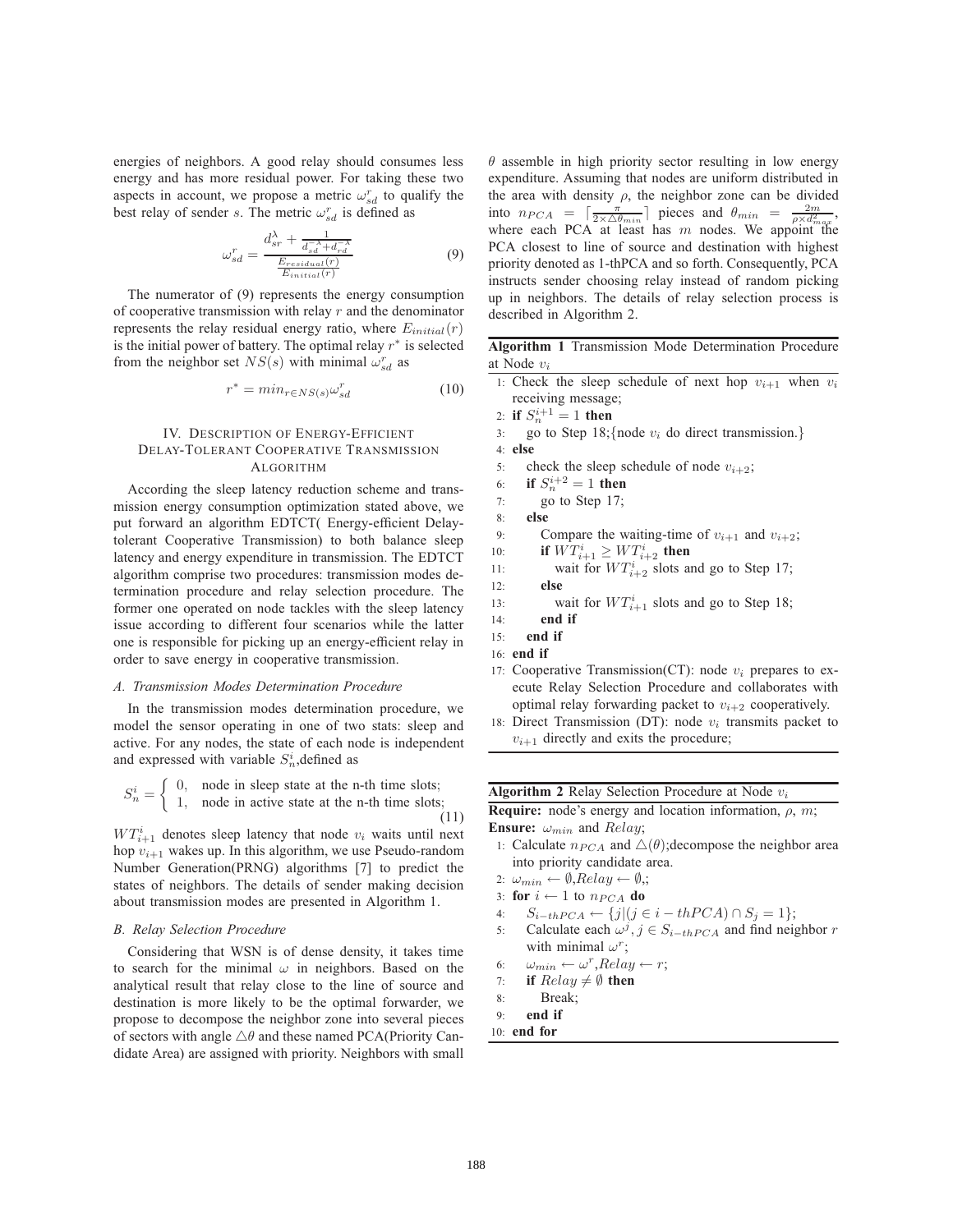

Fig. 3. The End-to-End sleep Latency vs. Duty Cycle, where hops is 10 and Fig. 4. The End-to-End sleep Latency vs. The Number of Neighbors, when the number of neighbors is 4. duty cycle is set to 10%,30% and 50% respectively.



x 10−4 6.5 6 **Energy Consumption in CT** Energy Consumption in CT 5.5 5 4.5 4 3.5 3 2 4 6 8 10 12 14 16 **The Number of Neighbors**

Fig. 5. End-to-End Transmission Energy Consumption vs. The Length of Fig. 6. End-to-End Transmission Energy Consumption vs. The Number of Hops, where duty cycle is 18% and the number of neighbors is 10. Neighbors.

#### V. PERFORMANCE EVALUATION

In this section, we evaluate the performances of sleep latency reduction and energy consumption savings in EDTCT and traditional way: store-wait-forward respectively. In our simulation, we assume the shortest route between source and destination is built and packets transmit on this route in two ways. The duty cycle of each node is independent and the durations of sleep and active state are uniform distributed random values in the range of  $[1, K]$  and  $[1, S]$ respectively, where K and S are the maximum time between two consecutive states. The transmission radius is 30 meter.

Under the same path loss exponent  $\lambda = 2$ , the addictive white Gaussian noise power is  $P_n = -70mdb$  and the SNR threshold is 3. In cooperative communication, signals are modulated by BPSK at BER of 10<sup>−</sup>3. The simulation are implemented on Matlab 7.0 and each experiment is performed 200 trials random instance.

## *A. The E2E Sleep Latency vs. Node Duty Cycle*

Fig.3 displays the correlation between the average E2E sleep latency and duty cycle when sender taking EDTCT and store-wait-forward ways. Obviously E2E sleep latency